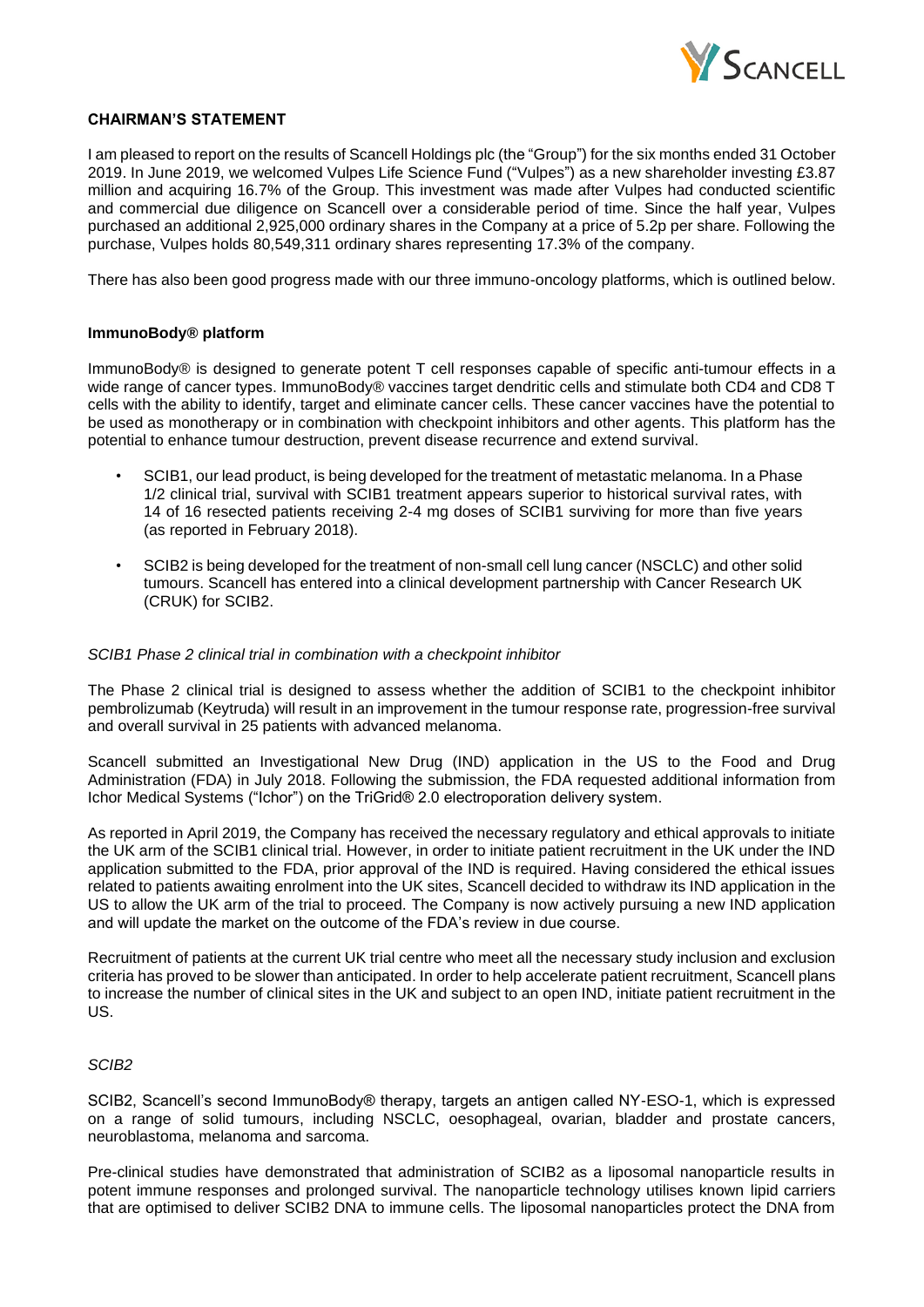

degradation and facilitate efficient uptake, expression and T-cell activation against cancer cells. The nanoparticle delivery system provides an alternative approach to electroporation, which has been used to

deliver other ImmunoBody® agents to patients. Cancer Research UK are now planning a clinical trial to investigate the safety and efficacy of the SCIB2-nanoparticle complex in patients with solid tumours.

## **Moditope® platform**

Scancell's Moditope® represents a completely new class of potent and selective immunotherapy agents based on stress-induced post-translational modifications (siPTMs). Examples of such modifications are citrullination, an enzyme-based conversion of arginine to citrulline, and homocitrullination (or carbamylation), in which lysine residues are converted to homocitrulline. Expression of peptides containing these modifications have been demonstrated to induce potent CD4 cytotoxic T-cells to eliminate cancer. Previous pre-clinical studies have demonstrated that conjugation of these Moditope® peptides to Amplivant® enhances anti-tumour immune responses 10-100 fold and resulted in highly efficient tumour eradication, including protection against tumour recurrence.

## *Modi-1*

Mod-1 consists of two citrullinated vimentin peptides and one citrullinated enolase peptide each conjugated to Amplivant®. Vimentin and enolase peptides are highly expressed in triple negative breast, ovarian, head and neck, and renal cancer, as well as many other cancers.

In May 2019, the Company provided an update on progress towards initiating the Modi-1 Phase 1/2 clinical trial, with initiation of Good Manufacturing Practice (GMP) synthesis of the Modi-1 peptide conjugates at the PolyPeptide Group's facilities in The Netherlands. This has been progressed further with formulation work being undertaken by AMRI (Glasgow, UK), a global contract and manufacturing organisation.

Significant progress has been made since the May update, including successful completion of GMP drug substance manufacture for two of the three conjugates that comprise the Modi-1 product, with high yields and purity levels achieved. In addition, formal regulatory-compliant toxicity studies are nearing completion and a successful Scientific Advice meeting has been held with the Paul Ehrlich Institut regulatory authority (the leading European authority on the safety of vaccines). There have been some technical challenges regarding the third peptide conjugate which are being actively addressed. This has led to a delay in completing all the necessary processes and documentation required for regulatory submission to start our planned clinical study in the UK. Hence, it is now anticipated that subject to a timely resolution of the identified issues and subsequent regulatory review, the clinical study will commence in the latter half of this calendar year.

## *Clinical Advisory Board*

The Company announced that it has appointed six world-leading clinicians to establish its Clinical Advisory Board (CAB). The Board is chaired by Professor Robert Coleman and will provide strategic guidance and support as the Company prepares for its lead Moditope® candidate, Modi-1, to enter the clinic in multiple tumour types, including head and neck, breast, renal and ovarian cancer.

## *Patents*

The European Patent Office has announced its intention to grant Scancell's application for a European patent for its modified enolase peptides.

This patent will add to the protection of the Company's pipeline of Moditope® vaccines for the treatment of cancer. Commercial exclusivity will be provided in all major European territories such as: Austria, Belgium, Switzerland, Germany, Denmark, Spain, Finland, France, United Kingdom, Ireland, Italy, Netherlands, Norway, Poland, Portugal, Sweden and Turkey.

## **AvidiMab™ and antibodies targeting tumour associated glycans (TaGs)**

In April 2018 Scancell acquired several monoclonal antibodies (mAbs) and underlying antibody enhancement technology, AvidiMab™, from the University of Nottingham. Since then the Company has been building on this portfolio as potential novel target cancer treatments.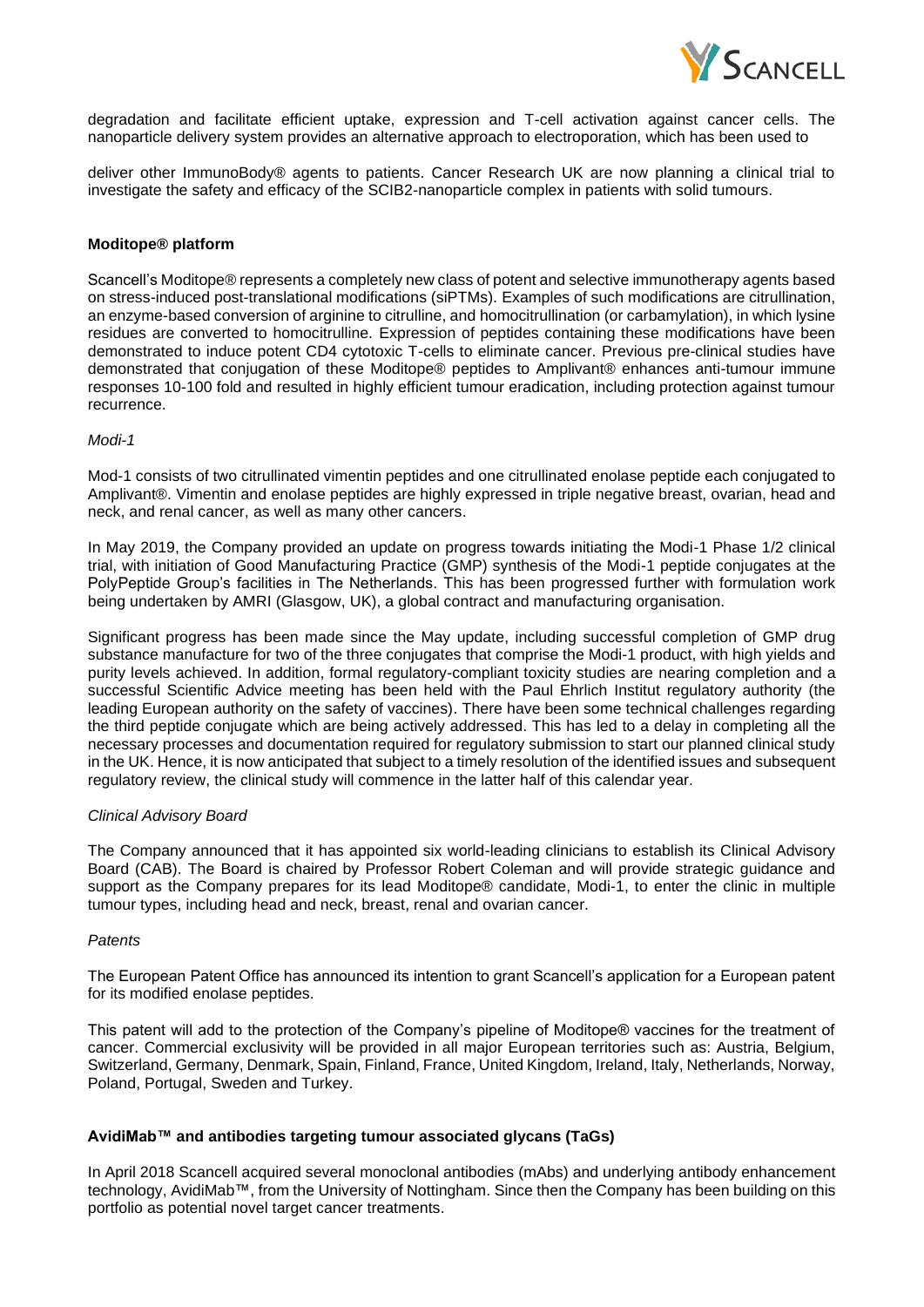

Most mAbs for the treatment of cancer target proteins on the cancer cell surface and subsequently mediate an immune response to eliminate that cell. However, there remains an unmet need for new and improved therapeutic targets, as well as improved approaches to mediate cell killing. All cells are covered by a dense layer of sugar structures, called glycans, which change when a normal cell turns into a cancerous one. Hence, tumour-associated glycans (TaGs) are motifs that are associated with tumour malignancies which can be targeted by antibodies. Scancell's development pipeline includes mAbs against specific TaGs with superior affinity and selectivity profiles, that have now been further engineered using the Company's AvidiMab™ technology; this confers the Scancell anti-TaG mAbs with the ability to directly kill tumour cells.

AvidiMab™ has broad potential to increase the avidity or potency of any therapeutic monoclonal antibody including those being developed for autoimmune diseases, as well as cancer. A patent application has been filed that seeks broad protection for the AvidiMab™ technology establishing it as Scancell's third proprietary immunotherapy platform technology, together with ImmunoBody® and Moditope®.

We are pleased to be able to report significant progress in recent months, having signed three collaboration and non-exclusive research agreements with leading antibody technology companies in Europe, the USA and China to evaluate our anti-TaG mAbs including those enhanced with the AvidiMab™ technology. TaGs can be targeted by several other tumour cell killing approaches, including antibody drug conjugates (ADC), redirected T-cells, and also adoptive cell therapies such as chimeric antigen receptor (CAR) T cells. Under the terms of the collaboration and research agreements, Scancell and its partners will evaluate the potential of the anti-TaG mAbs, in these various formats.

# **Corporate**

During the six-month period Scancell announced the appointment of Martin Diggle as a Non-Executive Director of the Company. Martin's extensive experience of investment management in the life science sector will add a valuable perspective and insight to the Board of Directors. In addition, Dr Ursula Ney was appointed a Non-Executive Director in October 2019. Ursula has over twenty years' experience in senior leadership roles in the pharmaceutical and biotechnology industry and her late stage development experience in this sector will be invaluable as the Company continues to develop its product pipeline.

Matthew Frohn resigned as a Non-Executive Director of Scancell after serving on the Board since 2008 and I would like to thank him for the invaluable contribution that he has made to the Group and wish him well for the future.

## **Financial**

## *Profit or Loss and Other Comprehensive Income Statement*

The Group made an operating loss for the six months to 31 October 2019 of £3.09 million (2018: loss of £3.68 million).

Development expenditure has increased slightly to £1.98 million (2018: £1.84 million). The fall in administrative expenditure to £1.11 million (2018: £1.83 million) reflects reduced expenditure on patent and licence fees in the period.

# *Statement of Financial Position*

At 31 October 2019, the net assets of the Group amounted to £10.66 million (April 2019: £9.34 million) including cash at bank of £5.79 million (April 2019: £4.56 million).

Current assets include tax receivable due at the end of the year of £1.66 million (April 2019: £1.83 million) and relates to the R&D tax credit for the year ended 30 April 2019 amounting to £1.09 million and an estimate of the amount recoverable at 31 October 2019. The tax credit of £1.09 million for the last financial year was received in December 2019.

As mentioned in the 2018/19 Financial Statements, we are carrying forward pre-paid expenditure relating to Modi-1 manufacture which will be expensed in the second half of the current financial year.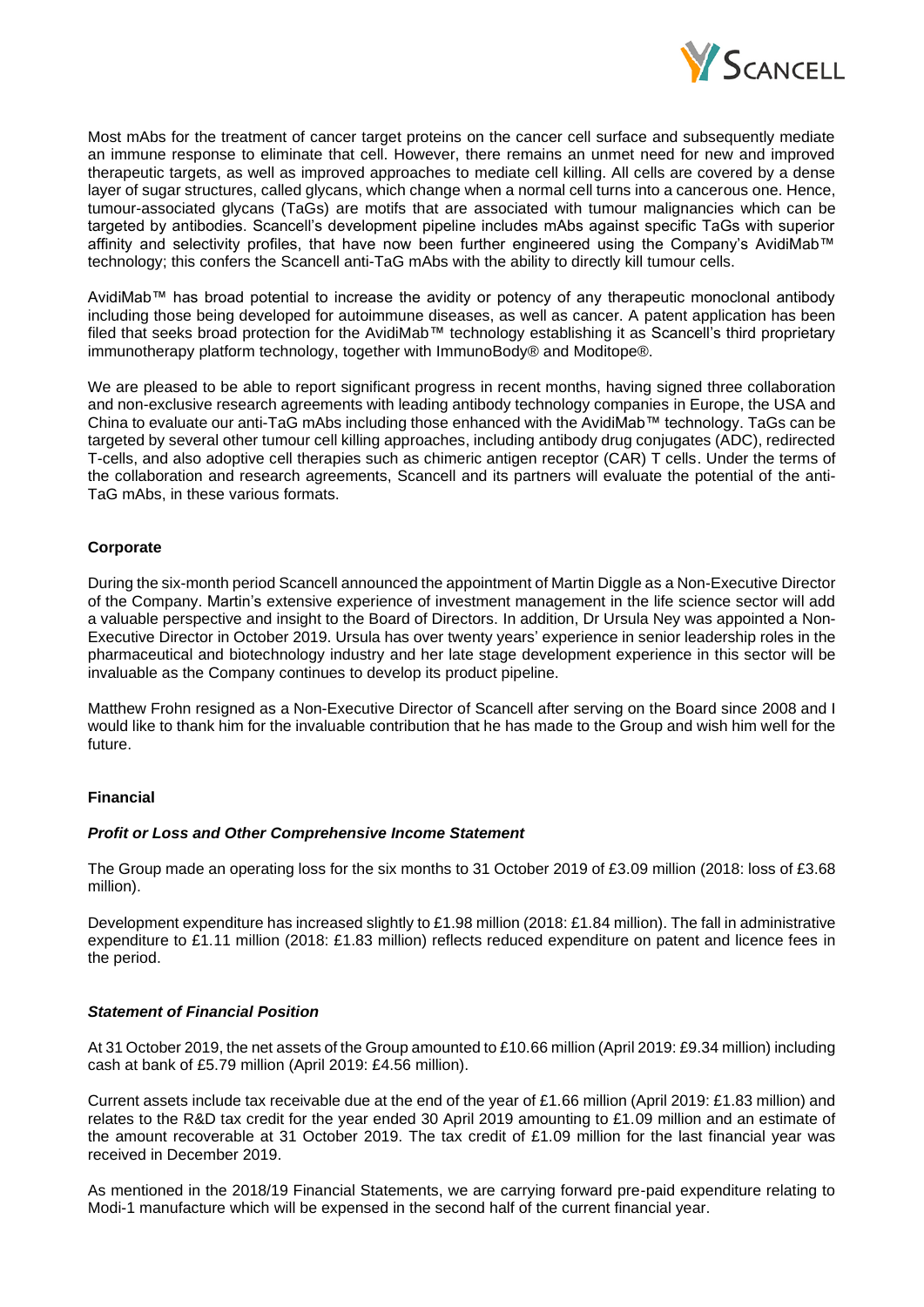

# *Consolidated Cash Flow Statement*

The main reason for the increase in cash over the six-month period to 31 October, 2019 is the receipt of net proceeds from new investment of £3.83 million and receipt of the 2017/18 tax credit of £0.75 million which has offset the cash outflows from operating activities.

# **Outlook**

This has been a busy period for Scancell with progress being made across all three platforms.

We have advanced our lead ImmunoBody® programme, initiating a Phase 2 clinical trial of SCIB1 in the UK. The Company is actively pursuing additional clinical sites to increase the recruitment rate. Pre-clinical studies with SCIB2 have shown that the administration of SCIB2 as a liposomal nanoparticle resulted in potent immune responses and prolonged survival in tumour models. CRUK continue their internal development of SCIB2 towards a planned clinical trial to investigate the safety and efficacy of the SCIB2-nanoparticle complex in combination with a checkpoint inhibitor in patients with solid tumours.

GMP drug substance manufacture of two of the three peptide conjugates comprising our Modi-1 vaccine has successfully been completed and regulatory-compliant toxicity studies are nearing completion. We have experienced some challenges with the GMP manufacture of the third conjugate, which are being addressed; as a result we anticipate the start of the clinical trial to take place during H2 2020. The clinical study will assess the safety and efficacy of Modi-1 in several solid tumour indications.

The AvidiMab™ platform and our anti-TaG antibodies are generating significant commercial interest. Three companies are now actively evaluating these antibodies in various formats which could potentially lead to one or more commercial transactions later this year.

The significant investment from Vulpes at the beginning of the financial period extended the Company's cash runway. However, as anticipated, in order to realise the potential of the technologies Scancell will need to raise further funding during 2020.

John Chiplin Chairman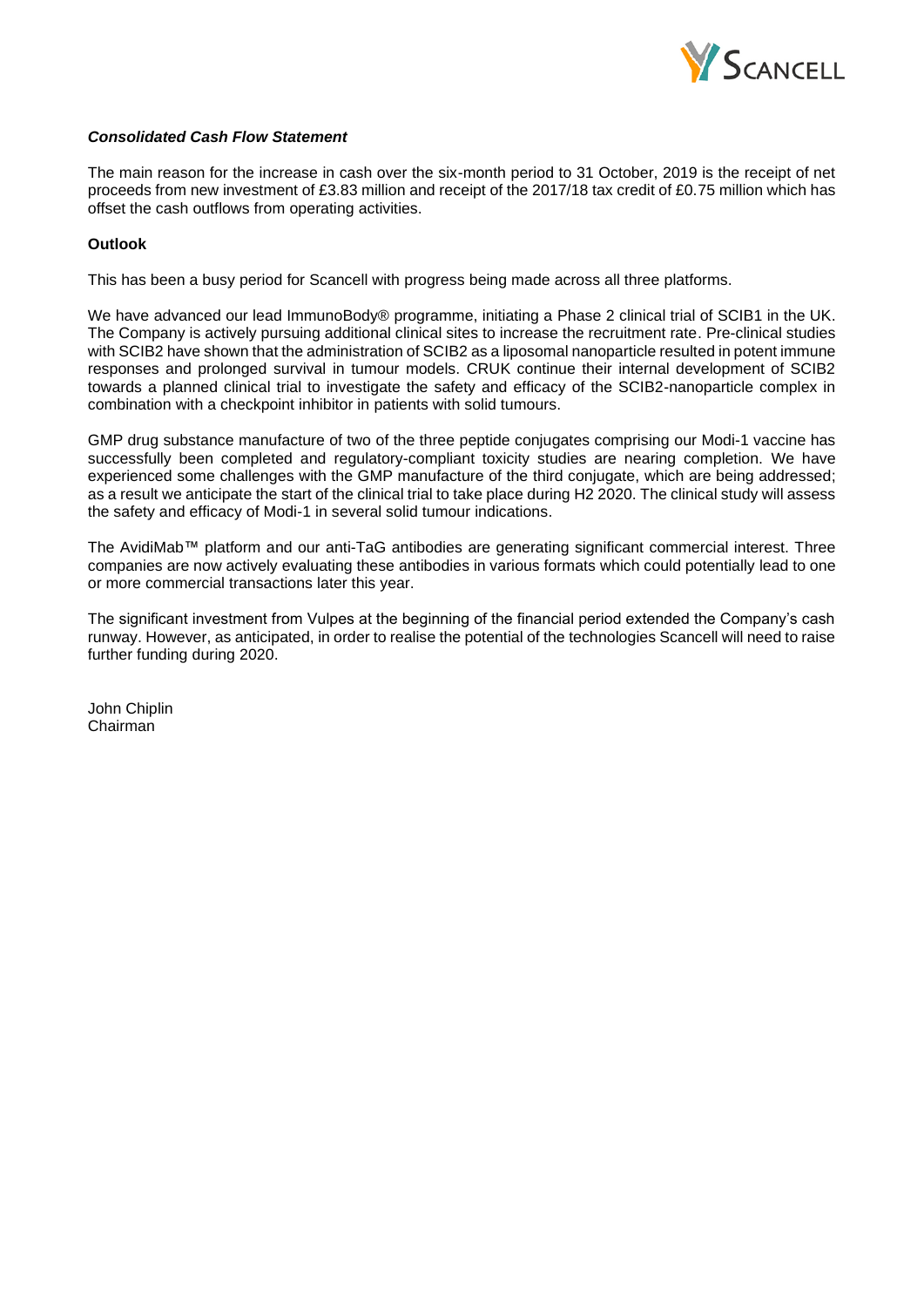

# **Scancell Holdings plc Consolidated Profit or Loss and Other Comprehensive Income Statement for the six-month period to 31 October 2019**

|                                               | Unaudited     | Unaudited   | Audited       |
|-----------------------------------------------|---------------|-------------|---------------|
|                                               | 6 months      | 6 months    | Year to       |
|                                               | 31/10/2019    | 31/10/2018  | 30/04/2019    |
|                                               | £             | £           | £             |
| <b>Continuing operations</b>                  |               |             |               |
| Development expenses                          | (1,976,791)   | (1,842,005) | (4, 151, 950) |
| Administrative expenses                       | (1, 113, 131) | (1,834,848) | (2,577,062)   |
| <b>OPERATING LOSS</b>                         | (3,089,922)   | (3,676,853) | (6,729,012)   |
| Interest receivable and similar income        | 8,098         | 7,395       | 15,002        |
| <b>LOSS BEFORE TAXATION</b>                   | (3,081,824)   | (3,669,458) | (6,714,010)   |
| Tax on loss on ordinary activities            | 573,004       | 424,992     | 1,086,523     |
| <b>LOSS FOR THE PERIOD</b>                    | (2,508,820)   | (3,244,466) | (5,627,487)   |
| EARNINGS PER ORDINARY SHARE (PENCE)<br>Note 2 |               |             |               |
| <b>Basic</b>                                  | (0.56)        | (0.84)      | (1.45)        |
| <b>Diluted</b>                                | (0.56)        | (0.84)      | (1.45)        |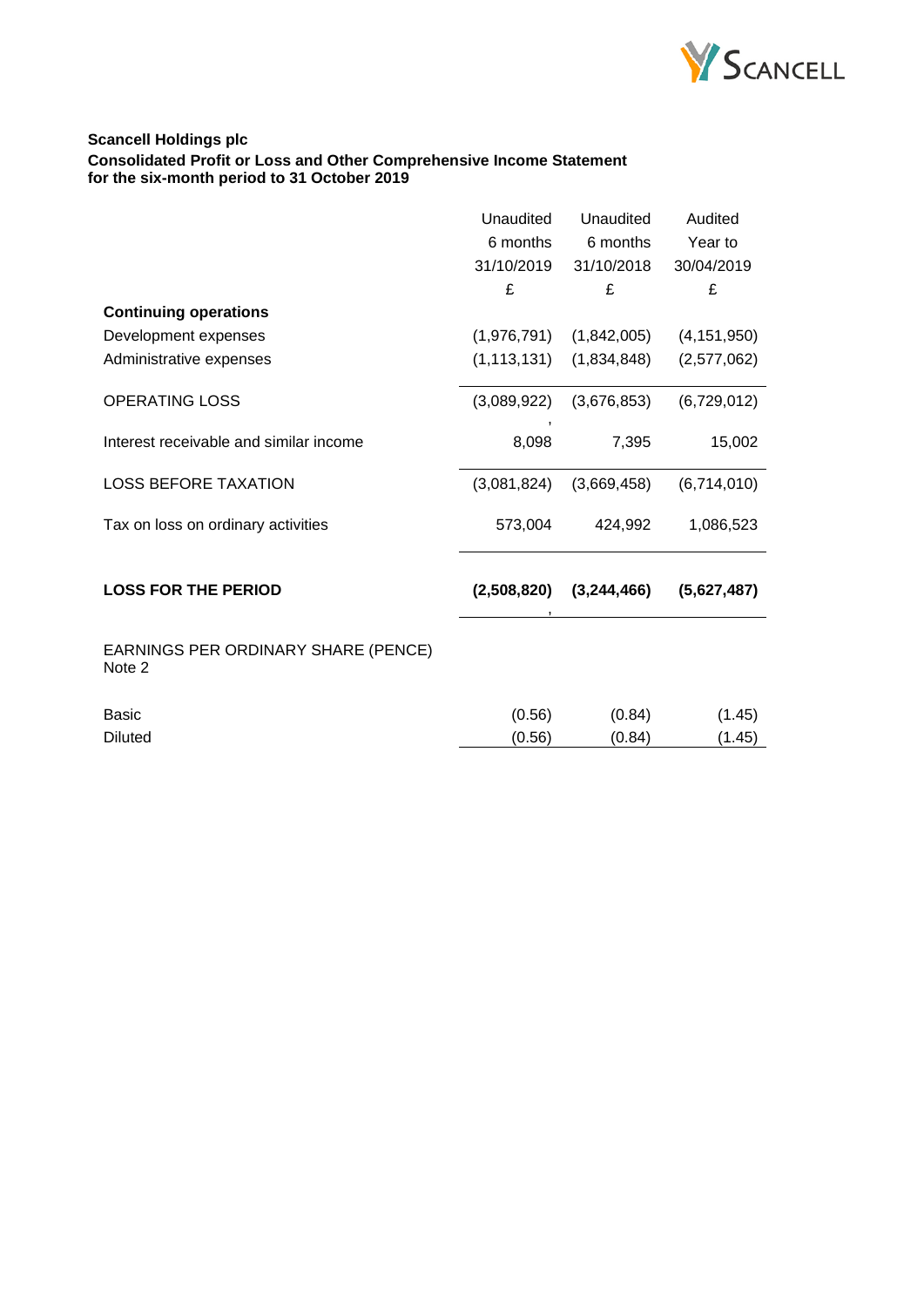

# **Scancell Holdings plc Consolidated Statement of Changes in Equity for the six-month period to 31 October 2019**

|                           |                  | Share            | Share            |                  |                  |
|---------------------------|------------------|------------------|------------------|------------------|------------------|
|                           | Share            | premium          | option           | Retained         | Total            |
|                           | capital          | account          | reserve          | earnings         | Equity           |
|                           | £                | £                | £                | £                | £                |
|                           | <b>Unaudited</b> | <b>Unaudited</b> | <b>Unaudited</b> | <b>Unaudited</b> | <b>Unaudited</b> |
| At 1 May 2019             | 387,797          | 34,638,688       | 381,562          | (26,071,199)     | 9,336,848        |
| Share issue               | 77,559           | 3,800,406        |                  |                  | 3,877,965        |
| Expenses of issue         |                  | (50,000)         |                  |                  | (50,000)         |
| (Loss) for the period     |                  |                  |                  | (2,508,820)      | (2,508,820)      |
| Share option costs        |                  |                  |                  |                  |                  |
| At 31 October 2019        | 465,356          | 38,389,094       | 381,562          | (28,580,019)     | 10,655,993       |
|                           |                  |                  |                  |                  |                  |
|                           |                  |                  |                  |                  |                  |
| At 1 May 2018             | 374,469          | 33,374,624       | 635,569          | (20, 443, 712)   | 13,940,950       |
| Share issue               | 10,143           | 1,206,998        |                  |                  | 1,217,141        |
| Expenses of issue         |                  | (83,057)         |                  |                  | (83,057)         |
| Exercise of share options | 3,185            | 140,123          |                  |                  | 143,308          |
| (Loss) for the period     |                  |                  |                  | (3,244,466)      | (3,244,466)      |
| Share option costs        |                  |                  | (46, 880)        |                  | (46, 880)        |
| At 31 October 2018        | 387,797          | 34,638,688       | 588,689          | (23,688,178)     | 11,926,996       |
|                           |                  |                  |                  |                  |                  |
|                           | Audited          | Audited          | Audited          | Audited          | Audited          |
| At 1 May 2018             | 374,469          | 33,374,624       | 635,569          | (20, 443, 712)   | 13,940,950       |
| Share issue               | 10,143           | 1,206,998        |                  |                  | 1,217,141        |
| Expenses of issue         |                  | (83,057)         |                  |                  | (83,057)         |
| Exercise of share options | 3,185            | 140,123          |                  |                  | 143,308          |
| (Loss) for the year       |                  |                  |                  | (5,627,487)      | (5,627,487)      |
| Share option costs        |                  |                  | (254, 007)       |                  | (254, 007)       |
| At 30 April 2019          | 387,797          | 34,638,688       | 381,562          | (26,071,199)     | 9,336,848        |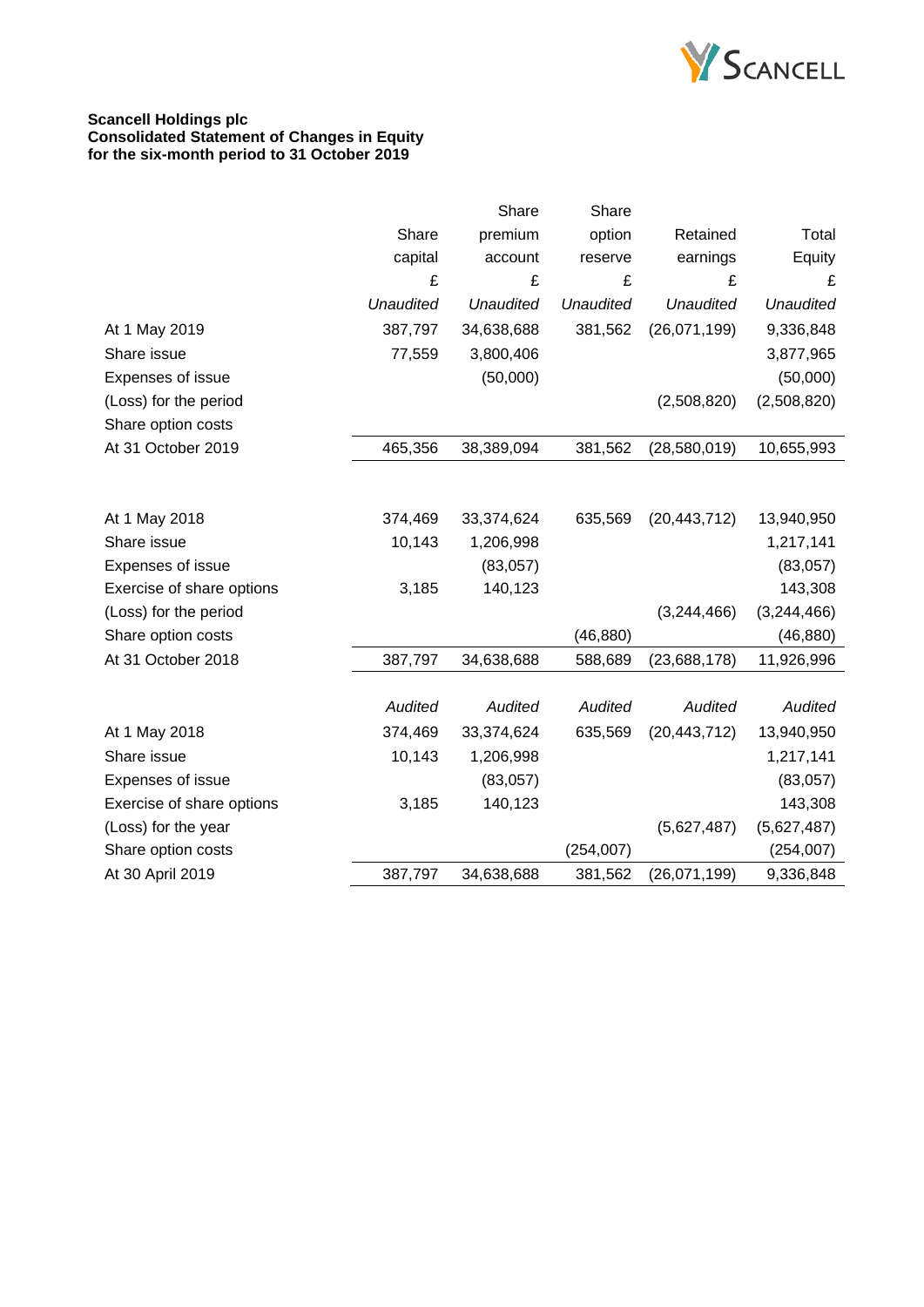

#### **Scancell Holdings plc Consolidated Statement of Financial Position as at 31 October 2019**

|                             | <b>Unaudited</b> | Unaudited    | Audited      |
|-----------------------------|------------------|--------------|--------------|
|                             | 31/10/2019       | 31/10/2018   | 30/04/2019   |
|                             | £                | £            | £            |
| <b>ASSETS</b>               |                  |              |              |
| <b>Non-current assets</b>   |                  |              |              |
| Plant and equipment         | 59,978           | 63,837       | 58,514       |
| Goodwill                    | 3,415,120        | 3,415,120    | 3,415,120    |
|                             | 3,475,098        | 3,478,957    | 3,473,634    |
| <b>Current assets</b>       |                  |              |              |
| Trade and other receivables | 516,566          | 164,723      | 677,614      |
| Income tax assets           | 1,655,548        | 1,169,530    | 1,831,061    |
| Cash and cash equivalents   | 5,787,076        | 7,576,855    | 4,559,949    |
|                             | 7,959,190        | 8,911,108    | 7,068,624    |
|                             |                  |              |              |
| <b>TOTAL ASSETS</b>         | 11,434,288       | 12,390,065   | 10,542,258   |
| <b>LIABILITIES</b>          |                  |              |              |
| <b>Current liabilities</b>  |                  |              |              |
| Trade and other payables    | (778, 295)       | (463,069)    | (1,205,410)  |
| <b>TOTAL LIABILITIES</b>    | (778, 295)       | (463,069)    | (1,205,410)  |
| <b>NET CURRENT ASSETS</b>   | 7,180,895        | 8,448,039    | 5,863,484    |
| <b>NET ASSETS</b>           | 10,655,993       | 11,926,996   | 9,336,848    |
|                             |                  |              |              |
| TOTAL EQUITY                |                  |              |              |
| Called up share capital     | 465,356          | 387,797      | 387,797      |
| Share premium account       | 38,389,094       | 34,638,688   | 34,638,688   |
| Share option reserve        | 381,562          | 588,689      | 381,562      |
| Retained earnings           | (28,580,019)     | (23,688,178) | (26,071,199) |
|                             | 10,655,993       | 11,926,996   | 9,336,848    |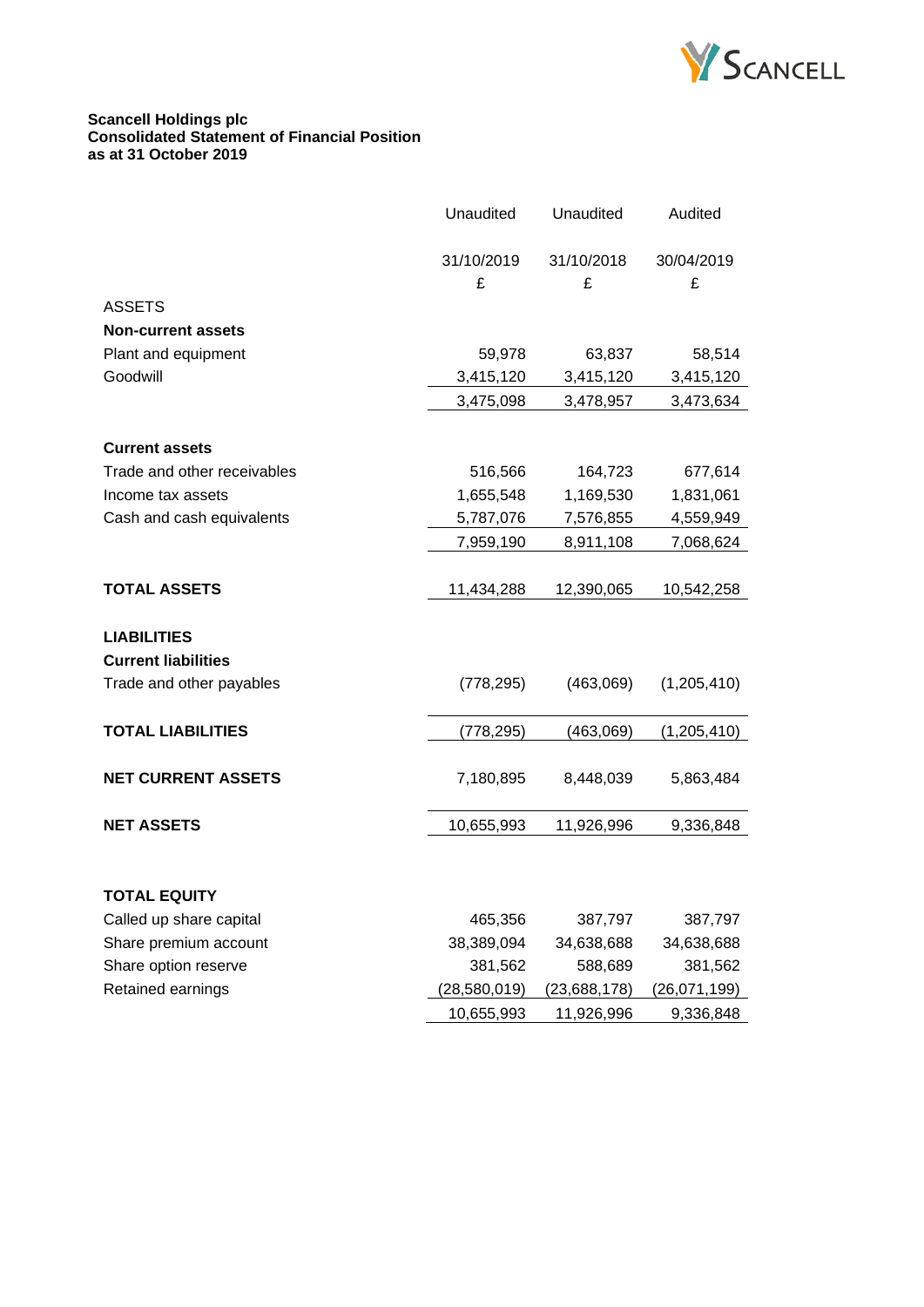

## **Scancell Holdings plc Consolidated Cash Flow Statement for the six-month period to 31 October 2019**

|                                                    | Unaudited   | Unaudited   | Audited     |
|----------------------------------------------------|-------------|-------------|-------------|
|                                                    | 6 months    | 6 months    | Year to     |
|                                                    | 31/10/2019  | 31/10/2018  | 30/04/2019  |
|                                                    | £           | £           | £           |
| Cash flows from operating activities               |             |             |             |
| (Loss) before tax for the period                   | (3,081,824) | (3,669,458) | (6,714,010) |
| Adjustments for:                                   |             |             |             |
| Finance income                                     | (8,098)     | (7, 395)    | (15,002)    |
| Depreciation                                       | 7,314       | 13,072      | 21,060      |
| Share based payment credit                         |             | (46, 880)   | (254,007)   |
| Cash flows from operations before changes in       |             |             |             |
| working capital                                    | (3,082,608) | (3,710,661) | (6,961,959) |
| (Increase)/decrease in trade and other receivables | 161,048     | (67, 419)   | (580, 307)  |
| (Decrease)/increase in trade and other payables    | (427, 115)  | (233, 020)  | 509,317     |
| Cash generated from operations                     | (3,348,675) | (4,011,100) | (7,032,949) |
| Income taxes received                              | 748,517     |             |             |
| Net cash from operating activities                 | (2,600,158) | (4,011,100) | (7,032,949) |
|                                                    |             |             |             |
| Cash flows from investing activities               |             |             |             |
| Asset acquisition                                  | (8,778)     |             | (2,664)     |
| Other income                                       |             |             |             |
| Finance income                                     | 8,098       | 7,395       | 15,002      |
| Net cash used by investing activities              | (680)       | 7,395       | 12,338      |
| <b>Financing activities</b>                        |             |             |             |
| Proceeds from issue of share capital               | 3,877,965   | 1,217,141   | 1,217,141   |
| Expenses of share issue                            | (50,000)    | (83,057)    | (83,057)    |
| Exercise of share options                          |             | 143,308     | 143,308     |
| Net cash generated from financing activities       | 3,827,965   | 1,277,392   | 1,277,392   |
|                                                    |             |             |             |
| Net increase/(decrease) in cash and cash           |             |             |             |
| equivalents                                        | 1,227,127   | (2,726,313) | (5,743,219) |
| Cash and cash equivalents at beginning of the year | 4,559,949   | 10,303,168  | 10,303,168  |
| Cash and cash equivalents at end of the period     | 5,787,076   | 7,576,855   | 4,559,949   |
|                                                    |             |             |             |